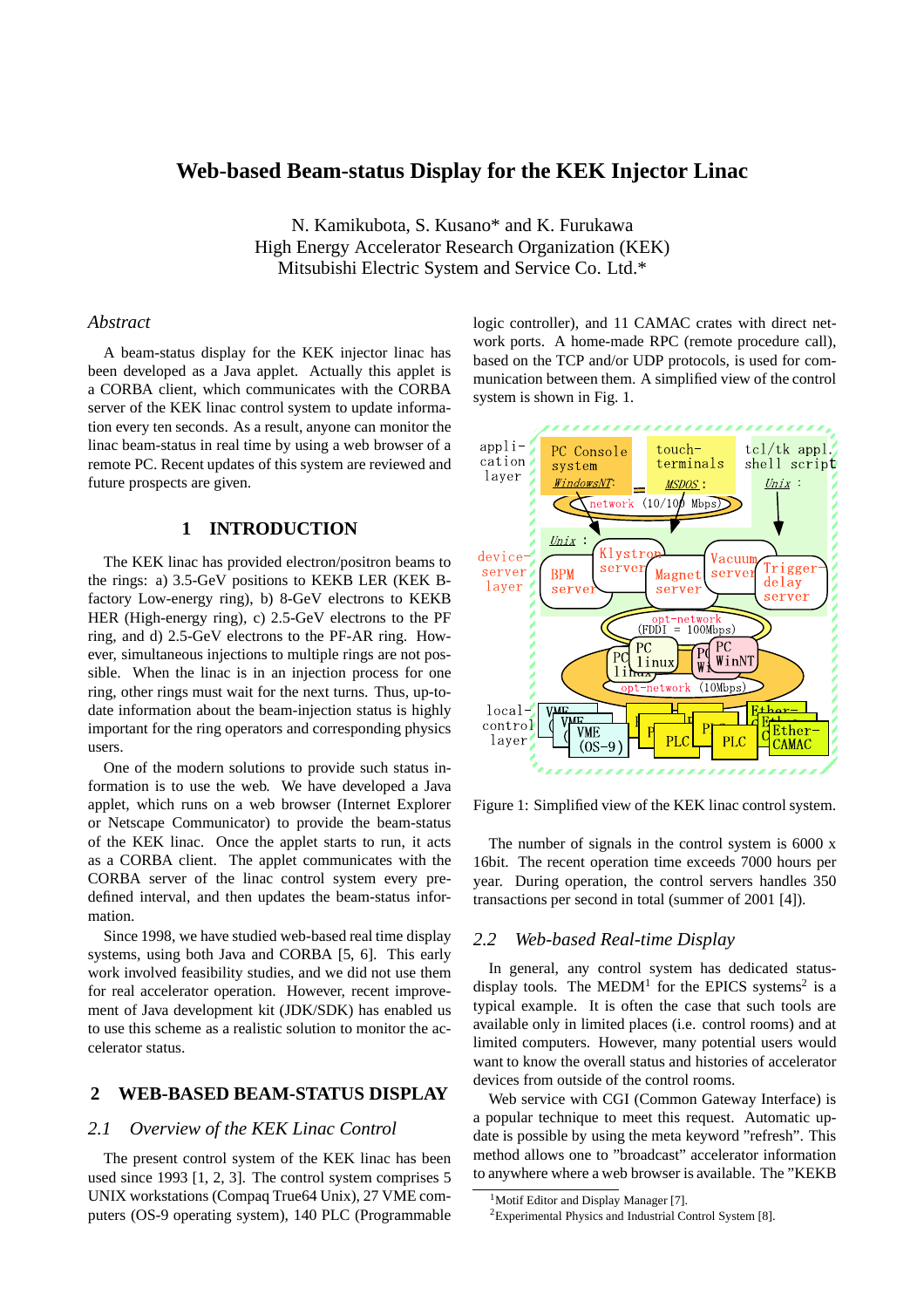one-day Operation Summary" [9] is a typical example of this CGI technique. This example re-draws the graph every one minute. However, as the number of requests increases, CGI-based web pages produce heavy CPU loads of server machines as well as high network traffic between remote browse machines and the servers.

In 1998, a test program was developed as a Java applet (a CORBA client), which communicates with the CORBA server at a Unix workstation of the KEK linac control system. As a result, the status of the linac was shown at a web browser of a remote PC [5, 6]. This study showed that a) a 50 ms round-trip is possible between an applet and the CORBA server, and b) the CPU load of the server machine is much smaller than that of CGI-based cases. The problems were a) each time an applet takes a few minutes to start, mostly downloading and initializing CORBA class libraries, and b) the web browsers at that time<sup>3</sup> have early versions of Java AWT (JDK1.0.x), and accordingly have a poor ability to make graphic components.

### *2.3 Java and CORBA Environment*

During the studies in 1998-2000, we used JDK 1.1.7 provided by Sun Microsystems for Java applet development. For the server side, we used VisiBroker 3.0 for C++ (Inprise Co.) at our Unix workstations.

During the summer of 2001, we decided to change our development environments. The JDK was upgraded to SDK after version 1.2 (so-called Java2). We chose SDK1.3 because it was already widely used. In addition, we changed the ORB (Object Request Broker - core processes of CORBA) to ORBacus 4.0.5 for C++ (OOC/Iona Co.). The main reason is that Inprise disconnected the support of VisiBroker for our platform (True64 Unix). Another important reason is that we prefer free software. <sup>4</sup> The changes are summarized in Table 1.

Table 1: Changes of the Java/CORBA environment

|              | after 2001         | 1998-2000           |
|--------------|--------------------|---------------------|
| Java         | $SDK1.3.x$ (Java2) | JDK1.1.7            |
| (GUI)        | Swing              | AWT $(JDK1.0.x)$    |
| (CORBA)      | included in SDK    | download necessary  |
| <b>CORBA</b> | ORBacus 4.0.5      | VisiBroker v3.0     |
| for $C++$    | OOC/Iona Co.       | Inprise Co.         |
|              | Free for academic  | True64 support stop |
| Aim          | realistic          | feasibility study   |
|              | demonstration      |                     |

The change to SDK1.3 (Java2) is significantly important, because the SDK includes class libraries of basic CORBA communication. Thus, the startup of an applet becomes much faster than before. With the present environment, the amount of download files is 4 MB. <sup>5</sup>

# *2.4 KEK-Linac Beam Status Display*

We have developed a Java applet to show the beam-status of the KEK linac with the new environment. A CORBA server was also developed using the existing C-language libraries and beam-status databases of the KEK linac control system. The overall relationships are shown in Fig. 2.



Figure 2: Relationship overview.

An example screen-shot of the beam-status display is shown in Fig. 3. The screen includes information about a) the present beam-status (beam-injection mode, beam switch [On/Off], and beam current), b) 2-hour history of the beam current, and c) 2-hour history of the beaminjection modes. The screen updates information at every 10-second interval by communicating with the CORBA server. At the upper-left location, there is a menu used to select the time-window (2-hour or 24-hour). When the time-window is changed to 24-hour, the applet calls the CORBA server to get recent 24-hour histories.

The present beam-status display is available at any platform where Java 1.3 (or later) is installed. We assume that although the major users use a browser at a Windows PC, other platforms (Linux, BSD, Mac OS-X, Solaris, HP-UX 11.0, and so on) should also be available. At the KEKB control room, a beam-status display has always running at a Windows PC since April, 2002. We have found that the display is sufficiently stable. <sup>6</sup> In addition, the service is already open for anybody at KEK.

<sup>&</sup>lt;sup>3</sup>We used Netscape 3.x and 4.0.x.

<sup>4</sup>ORBacus is free for academic purposes.

<sup>5</sup>The ORBacus classes are of 3 MB, and the applet itself is 1 MB.

<sup>6</sup>The only problem is that the browser always clashes when somebody clicks the back button.